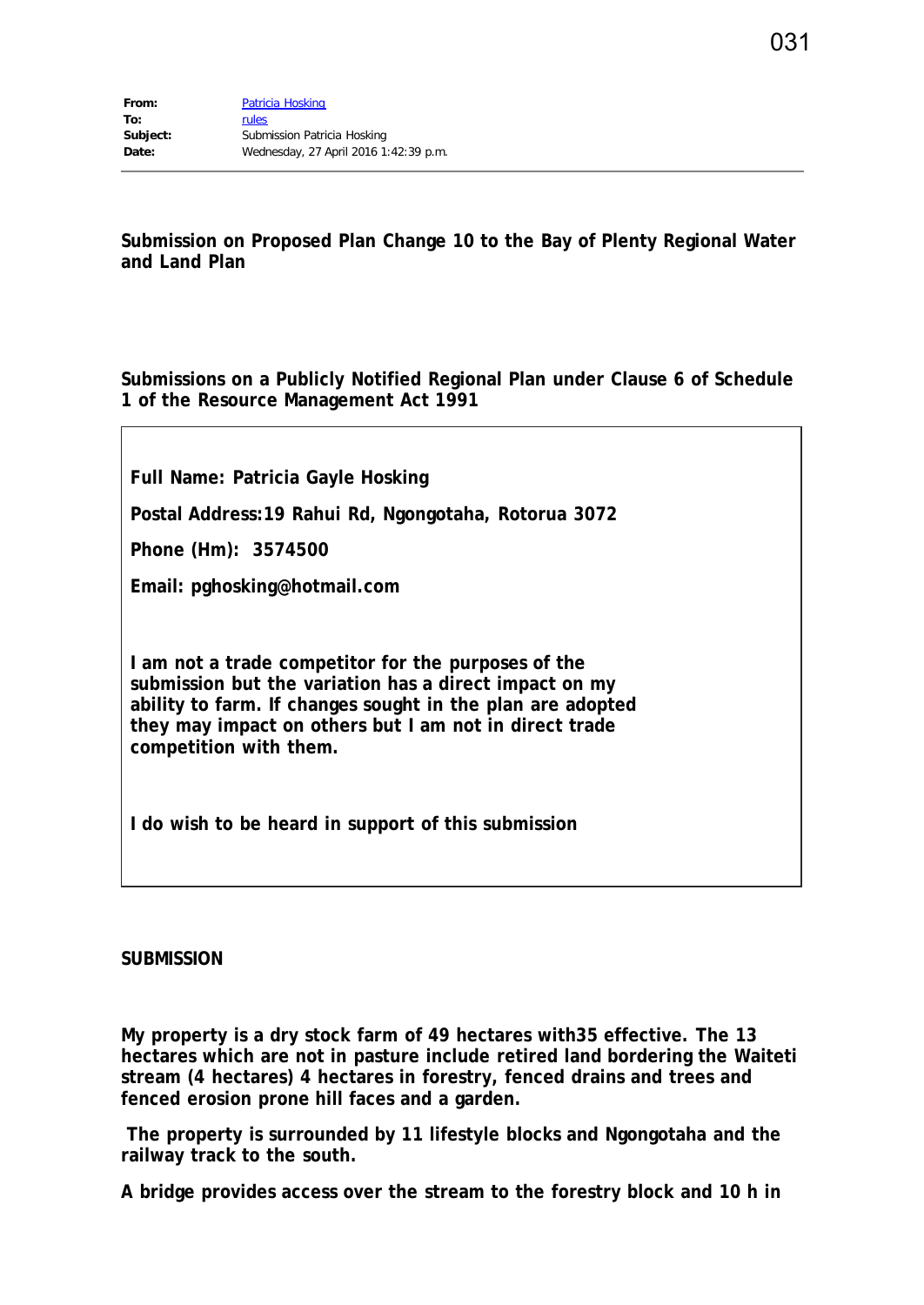**pasture.**

**All buildings including sheds, yards, fences and house were built and funded by my off farm income. A calf rearing four bay shed was built in 2011. This latest development was to help make the farm more viable.**

**The farm is currently a bull beef and beef fattening unit. I purchase around 120 calves at 4 days old and take them through to slaughter by 20 months. My policy is not to carry stock through a second winter to minimise pugging, erosion and pasture damage in winter.** 

**The property is well subdivided and the majority of the farm is been planted in improved pasture cultivars. Fertiliser is applied according to soil tests which are carried out most years. Nitrogen is used minimally and mostly applied to new grass only.**

**Cattle are break fenced behind an electric wire year round.**

**Silage is made in spring and fed out on the property in autumn and winter. Since owning the property I have planted thousands of trees for timber, shade and shelter and to provide food and a habitat for species of birds. All drains are fenced. All erosion prone hills are either permanently fenced and planted in trees or electric fenced to minimise damage by stock. No cropping is undertaken and no feed supplements are brought onto the property. The retired land within the stream area has not had stock grazing it since I purchased it.**

**The stream through the property is 2kms in length and has been fenced to exclude stock for around 35 years. The work surrounding the stream is huge and on going. The river regularly floods and flood waters erode the stream banks, damage fences and washed out the original bridge. The retired land was smothered by impenetrable weeds including barbary, gorse, blackberry, broom, budlia and convolvulus. I bought a PTO driven spray unit and have sprayed the entire length of the retired area most years. The weeds are now reduced but without yearly spraying the area quickly reverts to weeds again. It takes commitment, effort and cost to manage, repair damage and control weeds along the retired stream area.**

**As it is a small dry stock farm income from it is marginal. This is despite it being farmed intensively, being mortgage free, having previously funded improvements with off farm income and despite the recent improvement in beef prices.** 

**My property currently has 20% of the total area permanently retired and unusable so it carries 20% less stock than if all land was in pasture.**

**My NDA does not recognised land in retirement. It requires that I reduce N leeching by 20% to 33.2kg N/h/yr. This is equivalent to increasing the unusable area a further 20% to a total of 40%. With 40% of my farm unproductive my property will be uneconomic.**

My submission relates to all parts of the plan that allocate a nitrogen load and applies it as a fixed nitrogen discharge limit to my property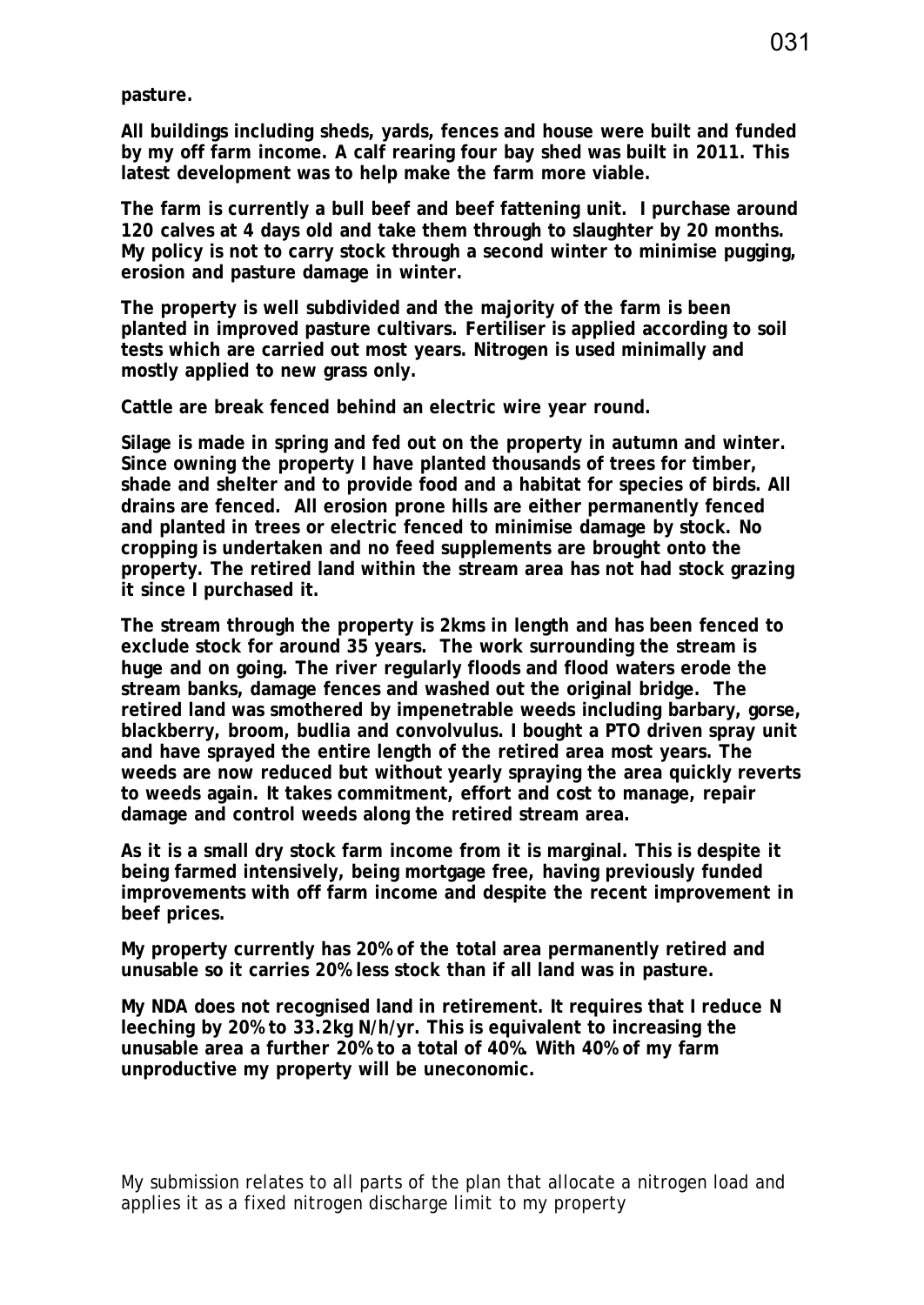**I oppose**

- Applying nitrogen baselines as currently calculated and the timelines proposed to achieve them
- The current load limit for the catchment
- How the nitrogen discharge limit is calculated and applied to my property
- The allocation of nitrogen within the Lake Rotorua catchment

## **I seek that the Council**

- Review the load calculation to focus on priorities for achieving water quality outcomes
- Provide flexibility in the plan to allow for ongoing development and flexibility in farm management above the sector average
- Provide for further transition times before the allocation framework applies to allow for increased understanding of the relative contributions and potential loads – amend the property allocation to reflect this
- Extend the years over which the calculation of nitrogen baselines are derived to a rolling average over a four year period and provide the maximum discharge from those years as the baseline
- Review nitrogen allocation and flexibility to lower N discharge properties to better reflect their ultimate productive potential not limited by their current land use
- Take a whole farm approach to reducing discharges into the lake so that all farm mitigations – past current and future are accounted for in determining flexibility of land use
- Only use Overseer as a decision support tool to allow Council and farmers to understand compliance with discharge limits
- 1. I do not understand loads and possible options for managing discharges well enough to be able to restrict farming businesses to their current activities – the costs outweigh the benefits.

## **Reasons for my submission**

1. Sheep and Beef farmers develop farms as economic farm surplus allows. This means that limiting Nitrogen discharge now based on the level of the staged sustainable development of the farm will significantly inhibit the ability to continue to undertake staged development and to provide flexibility in land use and stock class mix in a sheep and beef farming